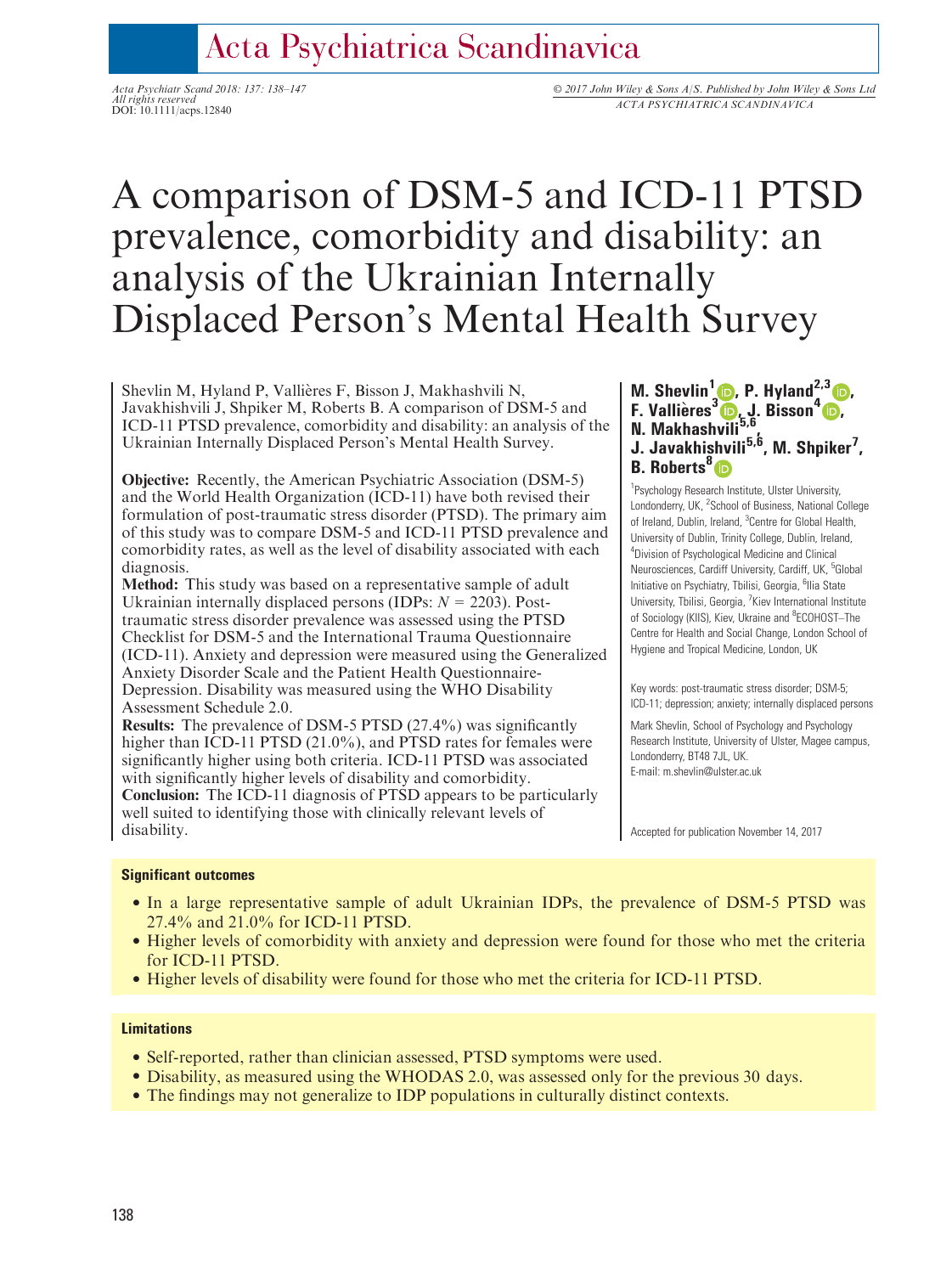#### Introduction

The United Nations High Commissioner for Refugees (UNHCR) reported that by the end of 2016, 65.6 million people worldwide were forcibly displaced due to conflict, violence or human rights violations<sup>1</sup>; a record high figure. Of these people, 40.3 million were forcibly displaced within their own country meaning that internally displaced people (IDPs) constitute approximately two-thirds of all displaced people worldwide. In Ukraine, specifically, there are currently 1.8 million IDPs, equating to a rate of 100 per 1000 of the population<sup>1</sup>. Internally displaced peoples are commonly exposed to multiple traumatic life events including war, sexual and physical violence, torture, and witnessing death and extreme human suffering<sup>1</sup>. Recognizing the immensely deleterious mental health effects of forced displacement for such a large proportion of the world's population, the World Bank and the World Health Organization (WHO) recently issued a joint call for the prioritization of mental health as a key component of the global health agenda<sup>2</sup>.

The American Psychiatric Association  $(APA)^3$ and the  $WHO<sup>4</sup>$  have recently revised their formulation of post-traumatic stress disorder (PTSD); a psychiatric disorder commonly observed in forcibly displaced people<sup>5</sup>. The fifth edition of the APA's Diagnostic and Statistical Manual of Mental Disorders (DSM-5) includes 20 symptoms of PTSD that are organized under four symptom clusters; intrusions, avoidance, negative alternations in cognitions and mood (NACM), and alternations in arousal and reactivity (AR). A diagnosis of PTSD requires exposure to a Criterion A stressor and the endorsement of at least one intrusion symptom, one avoidance symptom, two NACM symptoms and two AR symptoms. Additionally, these symptoms must be associated with functional impairment, and be present for more than one month. The proposed model of PTSD set forth for the 11th version of the International Classification of Diseases (ICD-11) published by the WHO includes six symptoms organized under three symptom clusters; re-experiencing of the traumatic event(s) in the here and now (Re), avoidance of traumatic reminders (Av) and a sense of current threat (Th). A diagnosis of PTSD requires exposure to an extreme stressor and the endorsement of at least one symptom from each cluster. Additionally, symptoms must be associated with functional impairment and be present for several weeks.

The ICD-11 proposals for a reduced set of PTSD symptoms were based on the desire to (i) simplify the assessment of PTSD to enhance

#### DSM-5 and ICD-11 posttraumatic stress disorder

clinical utility, particularly in low-resourced and/ or humanitarian crisis contexts, (ii) reduce the high level of symptom profile heterogeneity and (iii) reduce the comorbidity with other disorders<sup>4</sup>. The simplification of assessment and diagnosis is clearly achieved with a much reduced symptom set. Galatzer-Levy and Bryant<sup>6</sup> showed that for DSM-5 PTSD, there are 636 120 different possible symptom combinations for a diagnosis. Applying the same methods to ICD-11 PTSD, there are only 27 possible symptom combinations for a diagnosis. Whether the ICD-11 model of PTSD reduces comorbidity with other disorders is unclear due to the limited number of studies. O'Donnell et al.<sup>7</sup> reported that in a sample of 953 injury patients, DSM-5 PTSD was associated with an 11% higher comorbidity rate with depression as compared to ICD-11, although this difference was not statistically significant. Hafstad et al. $8$  reported that for parents of young survivors of the 2011 Norway attacks  $(n = 451)$ , ICD-11 PTSD was associated with higher levels of anxiety and depression comorbidity compared to DSM-5 PTSD, but this difference was not significant.

Studies that have examined differences in prevalence rates between the two diagnostic criteria have been somewhat mixed. Significantly higher rates of DSM-5 PTSD have been reported amongst physical injury patients in Australia<sup>7</sup>, adult survivors of childhood sexual abuse in Denmark<sup>9</sup>, community and veteran samples in the United States $^{10}$ , motor vehicle and incest survivors in Denmark $11$  and treatment-seeking patients in Scotland<sup>12</sup>. In contrast, Stein et  $aL^{13}$  found no difference between DSM-5 and ICD-11 PTSD based on pooled crossnational data from 23 936 community participants. Likewise, Hansen et al.<sup>11</sup> reported no significant differences in PTSD prevalence in five Danish samples (bereaved parents, paraplegics, physical assault victims, sexual assault victims and help-seeking trauma patients).

The main limitation of existing research comparing DSM-5 and ICD-11 PTSD prevalence and comorbidity is that, with the exception of one study<sup>12</sup>, a standardized and validated measure of ICD-11 PTSD has not been utilized. To date, ICD-11 PTSD has generally been assessed using a subset of symptom indicators originally developed to measure DSM-based symptoms (DSM-IV or DSM-5). Given that the specific symptom content of ICD-11 PTSD does not correspond precisely to the DSM-based symptoms, the existing estimates of prevalence and comorbidity across the two criteria may be misleading. A disorder-specific measure of ICD-11 PTSD (and Complex PTSD), the International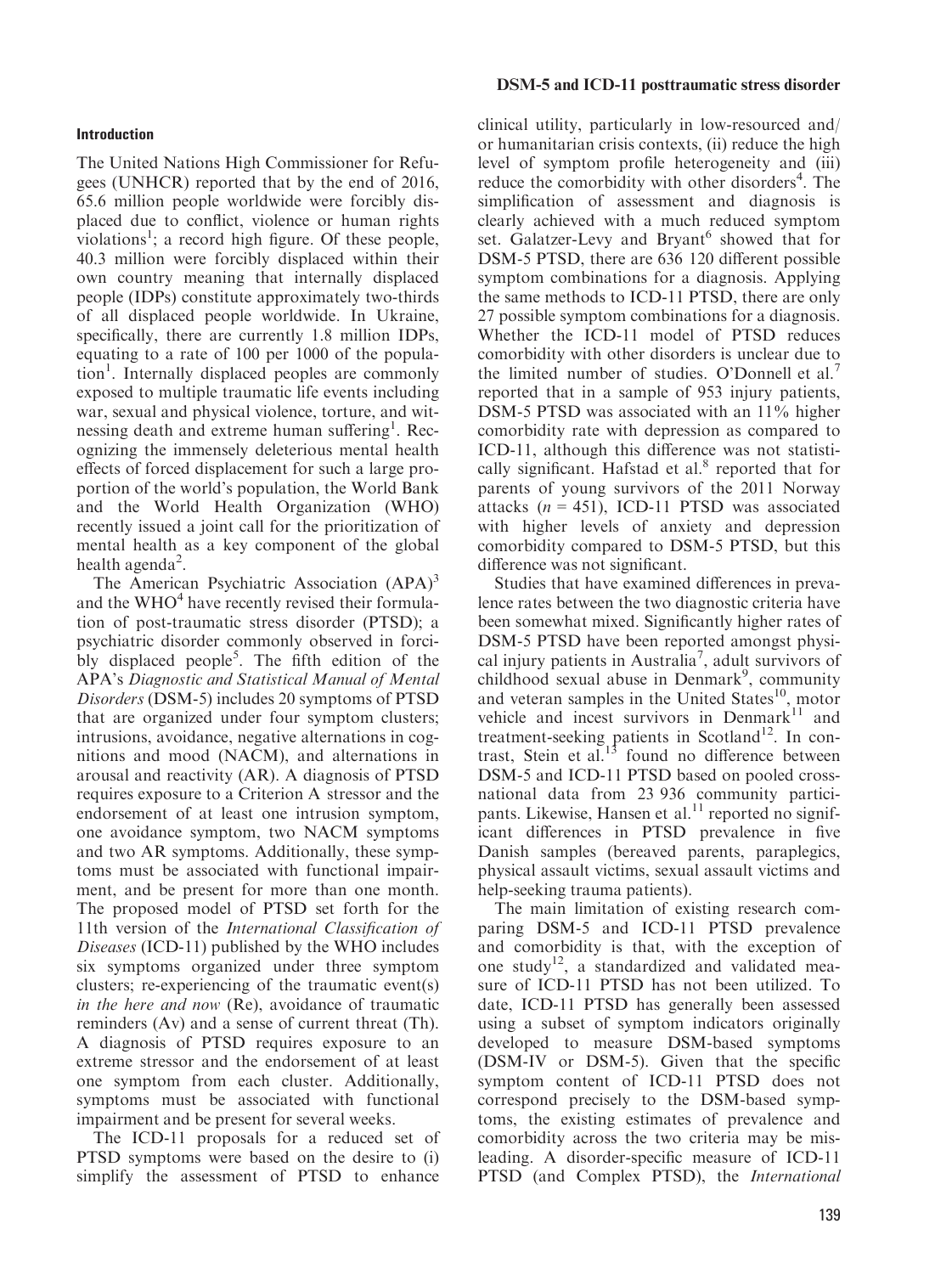# Shevlin et al.

*Trauma Questionnaire*  $(ITQ)^{14}$ , was recently developed and validated<sup>15,16</sup>. It is important that any assessment of prevalence rates and comorbidity of ICD-11 PTSD be based on an instrument that accurately measures the ICD-11 PTSD symptom content and therefore acknowledges the important differences between the ICD-11 and DSM-5 symptom criteria. In particular, the ICD-11 emphasizes re-experiencing of the traumatic event 'in the here and now' as an essential feature of PTSD; a distinction that is often not captured by proxy-measures designed for DSM-IV or DSM-5 PTSD. Several studies have suggested that differences between DSM-5 and ICD-11 PTSD diagnostic rates are attributable to differences in the proportion of individuals meeting this criterion<sup>8,9</sup>. Another limitation of the extant research is the use of non-representative, opportunistic samples; to date, there has been no evaluation of ICD-11 and DSM-5 prevalence and comorbidity rates based on large probability-based samples; or amongst IDPs.

The primary aim of this study was to compare ICD-11 (using the ITQ) and DSM-5 (using the PCL-5) PTSD prevalence and comorbidity rates, in a large, representative sample of Ukrainian adult IDPs. On the basis that (i) this study is the first to assess prevalence and comorbidity rates amongst an IDP sample; (ii) the scant evidence regarding comorbidity across the two criteria; and (iii) the inconsistent findings regarding prevalence estimates of DSM-5 versus ICD-11 PTSD, no formal hypotheses were formulated. Rather, we investigated four study aims:

- i To determine the prevalence rates, and gender differences, of DSM-5 and ICD-11 PTSD amongst a representative sample of adult Ukrainian IDPs. Additionally, we sought to identify individual's that represented 'unique' cases of DSM-5 PTSD (i.e. those that meet the diagnostic criteria for DSM-5 but not ICD-11 PTSD) and 'unique' cases of ICD-11 PTSD (i.e. those that meet the diagnostic criteria for ICD-11 but not DSM-5 PTSD).
- ii To determine whether there are differences in levels of disability amongst IDPs that meet diagnostic status for DSM-5 and ICD-11 PTSD. Differences in levels of disability were also compared across 'unique' DSM-5 and ICD-11 PTSD cases.
- iii To determine the degree of comorbidity for ICD-11 and DSM-5 PTSD with Generalized Anxiety Disorder (GAD), Major Depressive Disorder (MDD) and combined GAD and MDD. Comorbidity rates for 'unique' ICD-11 and DSM-5 PTSD cases were also assessed.

iv To determine whether specific types of trauma are differentially associated with ICD-11 and DSM-5 PTSD. The association between specific trauma types and a 'unique' ICD-11 PTSD diagnosis, as compared to a 'unique' DSM-5 PTSD diagnosis, was also assessed.

# Methods

# **Participants**

Data come from the 'Internally Displaced Person's Mental Health' survey that was carried out from March to May 2016 all over Ukraine excluding occupied territories<sup>17</sup>. The survey covered all oblasts of Ukraine and 74 settlements (mainly urban). Time–location sampling was chosen as a probabilistic method to recruit hard-to-reach and migrant populations $18$ . In total, 121 unique locations were used for recruitment during the survey: 33.0% from collective centres, 31.0% from NGOs that work with IDPs, 6.0% from state institutions, 24.0% were recruited with the help of another person (informant), and 6.0% were reached by other means. A weighting variable was calculated to correct the regional structure of the sample in accordance with official statistics and was applied for all analyses.

The sample ( $N = 2198$ ) includes male and female IDPs (91.8% had official IDP status with the UNHCR) who live both in institutional and noninstitutional settings on the territories controlled by the Ukrainian government. Following agreed definitions for  $IDPs<sup>19</sup>$ , a person in this study was considered an IDP if they answered 'yes' to the screening question that they had been forced to flee their home because of conflict and were currently living away from their home. Exclusion criteria included people deemed under the influence of alcohol or drugs, and those with severe intellectual or mental impairment, at the time of the survey. Data collectors were trained in the identification of these predetermined exclusion criteria which related to criteria of understanding, expression, communication and behaviour. The mean time since displacement was 17.49 months  $(SD = 4.49)$ . The sample included 1496 (68.1%) females, and the mean age was 45 years  $(SD = 16.99)$ . The majority of participants reported being married or cohabiting (52.7%), 20.2% were single, 14.3% were divorced, and 12.8% were widowed. Most participants had completed higher education (35.9%) or secondary technical education (29.5%) with the remaining having lower levels of educational attainment. Most participants who were working were in regular paid work (22.4%) with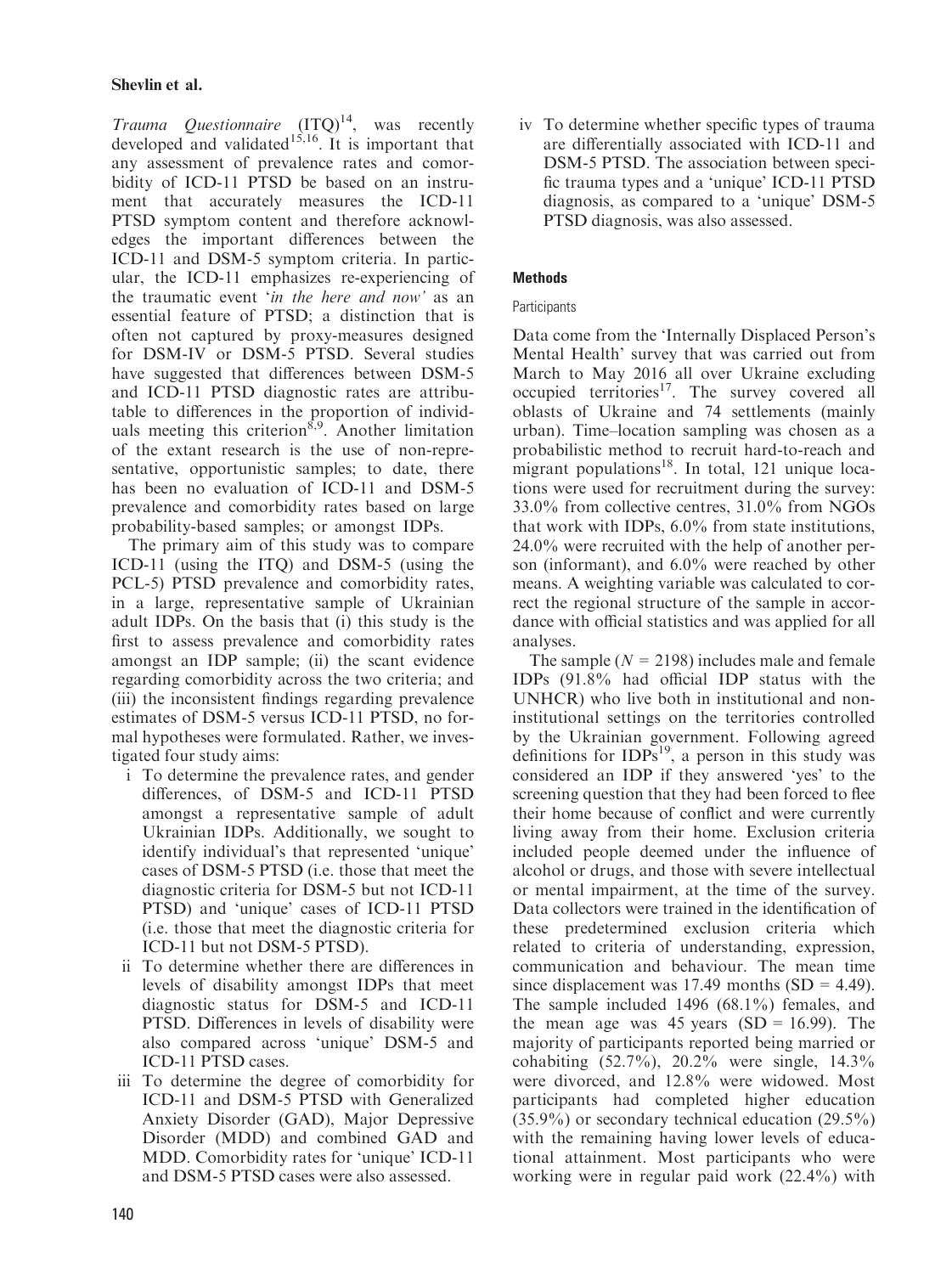others in irregular paid work (9.9%) or selfemployed (2.8%); 28.9% were retired due to oldage or invalidity, and 17.9% were unemployed and seeking work. The remaining participants (18.1%) were doing voluntary work, students, homemakers or on maternity leave.

The questionnaires were completed through face-to-face interviews in either Ukrainian or Russian by trained enumerators from the Kiev International Institute of Sociology (KIIS) in a private space chosen by the respondent. Before administering the questionnaire, each respondent listened to the explanations about the aim of the survey and terms of participation. In addition, the participant received an information sheet and consent form and then gave either written or verbal consent. Ethical approval was provided by the KIIS Institutional Review Board. All team leaders of regional groups of interviewers were instructed and trained before the survey, and the team leaders provided the training to their teams of experienced data collectors. The response rate of IDPs was around 90% in the whole sample.

#### Measures

*Icd-11 ptsd.* The ITQ<sup>14</sup> is a preliminary stage, selfreport measure of ICD-11 PTSD (and Complex PTSD) symptomatology. Six items represent the three clusters of PTSD (Re, Av, Th) using two items each. An additional three items measure functional impairment associated with these symptoms (e.g. impairment in (i) social, (ii) occupational and (iii) parenting or other important activities). All items are answered on a five-point Likert scale anchored by 'Not at all' (0) and 'Extremely' (iv). Diagnostic criteria require a score of  $\geq 2$ ('Moderately') for at least one symptom from each cluster, along with endorsement of at least one functional impairment item. Amongst the current IDP sample, the reliability of the total scale  $(\alpha = 0.89)$  and the Re  $(\alpha = 0.86)$ , Av  $(\alpha = 0.75)$ and Th ( $\alpha$  = 0.81) subscales were good.

Dsm-5 ptsd. The PCL- $5^{20}$  is a 20-item, self-report measure capturing each DSM-5 PTSD symptom. Participants respond using the same 5-point Likert scale as the ITQ. Diagnostic criteria require a score of  $\geq$ 2 ('Moderately') for at least one intrusion symptom, one avoidance symptom, two NACM symptoms and two arousal symptoms. Endorsement of at least one functional impairment item is also required (the PCL-5 and ITQ use the same functional impairment items). The PCL-5 has demonstrated acceptable reliability and validity in previous studies $^{21}$ . Amongst the current sample, the reliability of the total scale ( $\alpha$  = 0.96) and the intrusions ( $\alpha = 0.89$ ), avoidance ( $\alpha = 0.88$ ), NACM ( $\alpha$  = 0.90) and AR ( $\alpha$  = 0.89) subscales were good.

#### Lifetime traumatic exposure

The life events checklist  $(LEC)^{22}$  is a 17-item, selfreport measure screening for lifetime traumatic exposures. The LEC assesses lifetime exposure to 16 traumas plus one open question for respondents to indicate any other traumatic event not listed. The overwhelming majority of respondents indicated exposure to at least one traumatic life event (93.3%,  $n = 2051$ , and the most commonly reported trauma was exposure to war or combat (71.3%,  $n = 1566$ . For each item, the respondent checks whether the event 'Happened to me' (i), 'Witnessed it happening to somebody else' (ii), 'Learned about it happening to someone close to me' (iii), 'Part of my job' (iv), 'Not sure it applies' (v), 'Doesn't apply to my experience' (vi). The scores were recoded into binary variables with 'Happened to me' responses being coded as 1 and all other responses coded as 0, except for the 'Sudden violent death' and 'Sudden accidental death' items which were coded 1 for 'Witnessed it happening to somebody else' and all other responses coded as 0.

#### Measures of psychiatric comorbidity

The Generalized Anxiety Disorder Scale (GAD- $(7)^{23}$  is a 7-item, self-report measure assessing each DSM-IV symptom of GAD. The instructions state, 'Over the last 2 weeks, how often have you been bothered by any of the following problems?' and participants respond using a 4-point Likert scale ['Not at all' (0) to 'nearly every day' (3)]. Total scores on the GAD-7 range from 0 to 21. Scores ≥10 are used as a cut-off to identify diagnosis of  $GAD<sup>24</sup>$ . The reliability of the scale in this sample was high ( $\alpha = 0.93$ ).

The Patient Health Questionnaire-Depression  $(PHQ-9)^{25}$  is a 9-item, self-report measure assessing each DSM-IV symptom of MDD. Instructions and response options are the same as the GAD-7. Total scores range from 0 to 27. Scores  $\geq 10$  are used as a cut-off to identify diagnosis of  $MDD^{25}$ . The reliability of the scale in this sample was high  $(\alpha = 0.91)$ .

#### **Disability**

The WHO Disability Assessment Schedule 2.0 (WHODAS 2.0)<sup>26</sup> is a 12-item self-report measure that assesses activity limitations and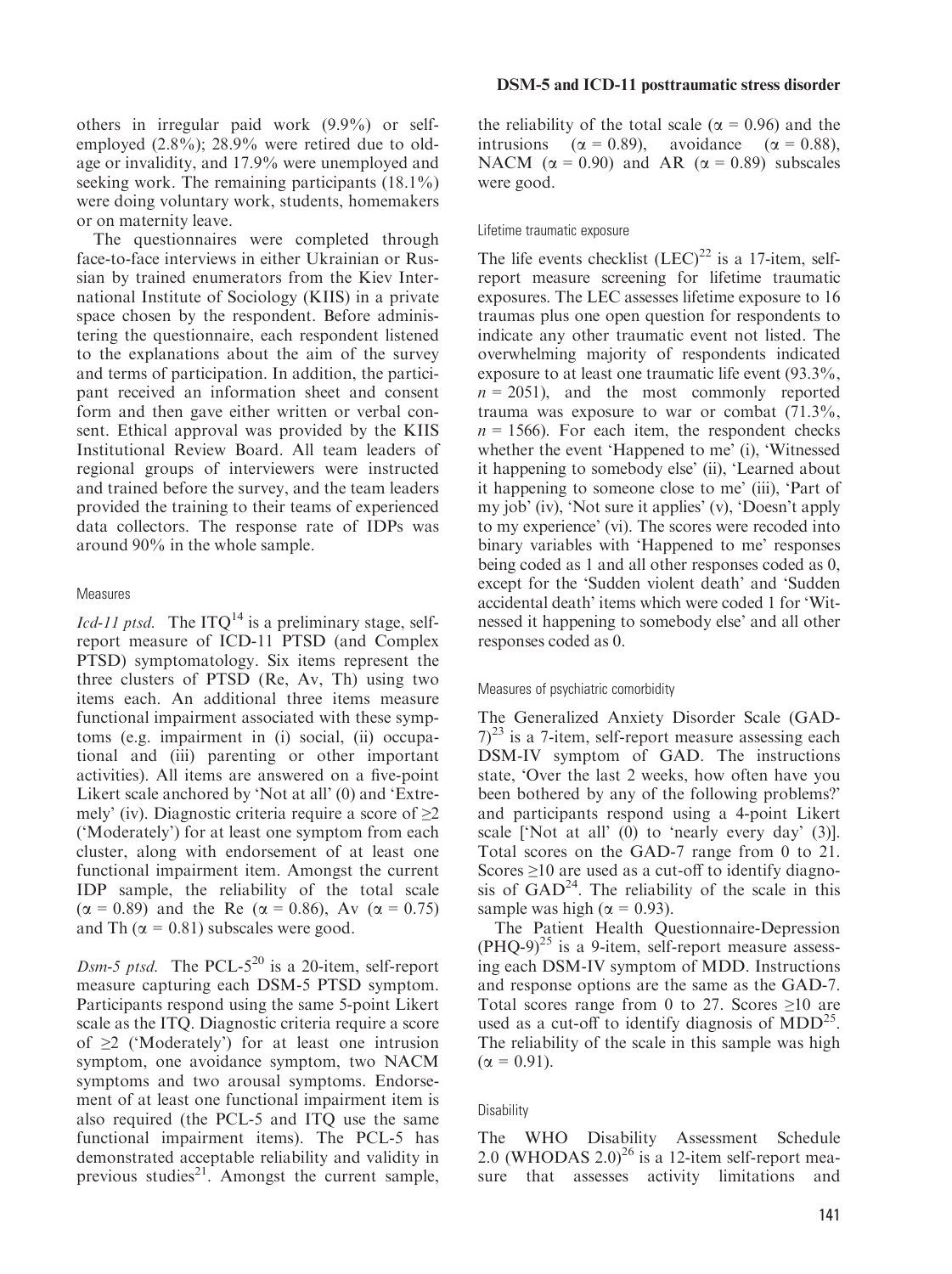participation restrictions in six domains (Understanding and communicating, Mobility, Self-care, Social functioning, Household activities, Community activities). The instructions state, "In the last 30 days how much difficulty did you have in...", and participants respond to each item using a 5 point Likert scale ranging from 'None' (0) to 'Extreme or cannot do' (4). Total scores range from 0 to 48 with higher scores reflecting greater levels of disability. No agreed upon cut-off score exists for the WHODAS 2.0; however, scores  $\geq 10$ have been shown to include the top 10% of the population distribution of WHODAS 2.0 scores and therefore likely to reflect those with clinically relevant levels of disability<sup>27</sup>. Consistent with previous PTSD-based studies<sup>8</sup>, a score  $\geq 10$  was used in this study to identify individuals with 'clinically significant levels of disability'. The reliability of the scale in this sample was high ( $\alpha = 0.94$ ).

The survey questionnaire was largely developed in English and then underwent a thorough adaptation and translation process into Ukrainian and Russian based on best practise procedures to help ensure reliability, validity and appropriateness with the study population. This included the following: (i) translation from English into Ukrainian and Russian using professional translators, with translations reviewed by mental health experts individually and then as a group for cultural relevance, content and concept consistency, clarity and understanding; (ii) a back translation to check for accuracy, consistency and equivalence, with adjustments made accordingly; and (iii) piloting and field testing<sup>a</sup> to refine the instruments further28. Ukrainian and Russian versions of the PCL-5, PHQ-9 and LEC-5 instruments were used as they already existed but were still subject to the back translation and expert discussion.

## Analysis

The prevalence rates were estimated using the weighted frequencies (and percentages) with 95% confidence intervals, and group comparisons were conducted using the exact McNemar binomial test. Differences in percentages were expressed as 'percentage change'  $[(\%_1 - \%_2)/(\%_1) \times 100]$ . The reliability of all self-report scales was assessed using Cronbach's alpha. The associations between trauma exposure and diagnostic status were estimated using binary logistic regression.

## **Results**

#### Prevalence rates

The prevalence of DSM-5 PTSD was 27.4% (95%  $CI = 25.52-29.33\%$ , while the prevalence of ICD-11 PTSD was  $21.0\%$  (95% CI = 19.18–22.65%); representing an increase of 30.5% in diagnostic rates under DSM-5 (see Table 1). This difference in diagnostic rates according to the two criteria was statistically significant (exact binomial test:  $P < 0.001$ ). There were a larger number of 'unique' DSM-5 PTSD cases  $(9.6\%, n = 197)$  than 'unique' ICD-11 PTSD cases  $(3.5\%, n = 71)$ . Additionally, 17.6% ( $n = 362$ ) of IDPs met the diagnostic criteria for both DSM-5 and ICD-11 PTSD; a level of diagnostic agreement that was considered to be 'substantial'<sup>29</sup> ( $k = 0.64$ , SE = 0.02,  $P < 0.001$ ).

DSM-5 PTSD rates were significantly higher for females  $(31.1\%; 95\% \text{ CI} = 29.05- 33.92\%)$  than males (19.6%; 95% CI = 16.29–22.33%) representing an increase of 58.1%. ICD-11 PTSD rates were also significantly higher for females  $(24.6\%;$ 95% CI = 22.57–27.11%) than males  $(13.1\%;$ 95% CI =  $10.46 - 15.61%$  representing an increase of 87.8% (see Table 1).

The difference in PTSD prevalence across the two diagnostic systems is primarily due to variation in the proportion of IDPs that meet the respective 'Intrusions' (DSM-5: 71.5%) and 'Reexperiencing' (ICD-11: 31.9%) symptom criteria. The proportion of individuals meeting criteria for Avoidance  $(DSM-5 = 54.1\%, ICD-11 = 51.0\%)$ and Arousal (DSM-5: 39.1%) and Sense of Threat (ICD-11: 40.2%) was concordant.

#### Disability and comorbidity rates

Amongst those with a DSM-5 PTSD diagnosis, 48.5% experienced clinically significant levels of

Table 1. Probable PTSD prevalence based on DSM-5 and ICD-11

| PTSD diagnosis | Male<br>$N = 677$ | Female<br>$N = 1423$ | Total<br>$N = 2100$ | $\gamma^2$ (df) P |
|----------------|-------------------|----------------------|---------------------|-------------------|
| DSM-5          | 133 (23.1%)       | 442 (31.1%)          | 575 (27.4%)         | 30.07(1) < 0.001  |
| $ICD-11$       | 87 (13.1%)        | 350 (24.6%)          | 438 (21.0%)         | 36.30(1) < 0.001  |

 $\chi^2$ , chi-square test; *df*, degrees of freedom; P, level of statistical significance.

<sup>&</sup>lt;sup>a</sup>The piloting was conducted with approximately 30 IDPs in Kiev who were not included in the main survey conducted later on. The piloting sought to assess the (i) clarity, comprehension, comprehensiveness of the questionnaire, (ii) understanding of the consent procedures, (iii) feasibility (e.g. questionnaire administration time, respondent willingness to participate), (iv) potential for respondent burden and distress, (v) socio-cultural appropriateness and (vi) formatting of the questionnaire (e.g. skip patterns, ordering of the questions). Any key findings were noted by data collectors. They also asked participants about the survey instrument and any comments they had on it (based on the criteria noted above). The findings were then shared with the management team and discussed and alterations made where appropriate.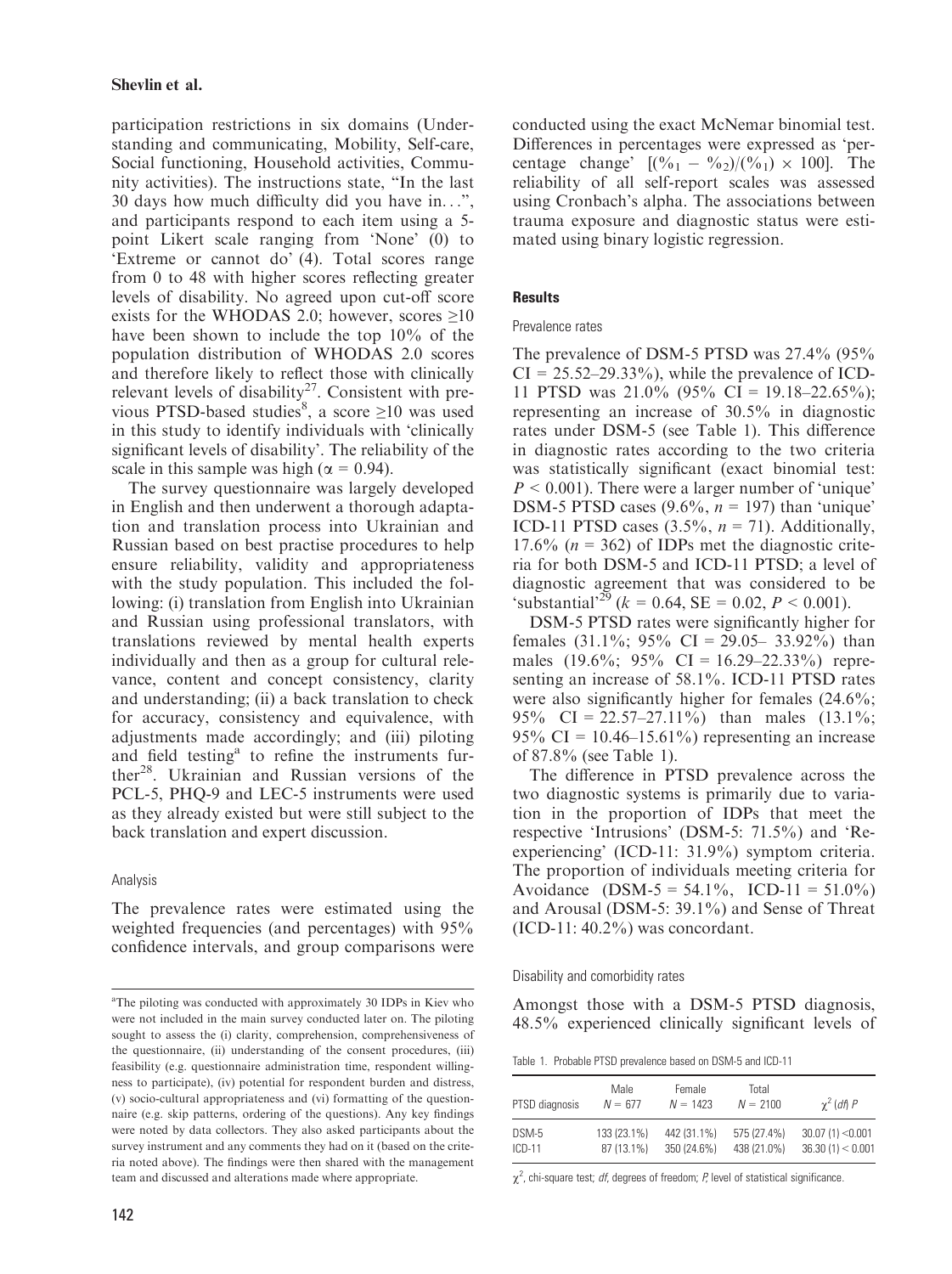disability, and 57.6% of those with an ICD-11 PTSD diagnosis experienced clinically significant levels of disability. 'Unique' ICD-11 PTSD was associated with significantly higher levels of disability compared to 'unique' DSM-5 PTSD  $(36.7\% \text{ vs. } 28.6\%, \text{ exact binomial test: } P < 0.001).$ 

Based on the GAD-7, 16.1% of participants met the criteria for GAD, and based on the PHQ-9, 20.6% of the participants met the criteria for MDD; 10.8% met the criteria for both GAD and MDD. The rates of comorbidity of PTSD with GAD, MDD and combined GAD and MDD, respectively, were all higher for ICD-11 PTSD than DSM-5 PTSD. For 'unique' cases of PTSD, comorbidity rates with GAD, and combined GAD and MDD, were significantly higher for ICD-11 PTSD, whereas comorbidity with MDD was significantly higher for DSM-5 PTSD (Table 2).

#### PTSD and traumatic exposure

A series of bivariate binary logistic regression models was tested. Each trauma from the LEC was used as a predictor variable, and the ICD-11 and DSM-5 diagnoses were used as criterion variables (see Table 3). Most traumatic experiences were significantly related to a DSM-5 PTSD diagnosis, except for 'exposure to a war zone' and 'captivity'. The largest effects were for 'serious injury, harm or death you caused to someone else'  $(OR = 3.00)$ , 'sexual assault'  $(OR = 2.95)$  and 'life-threatening' illness or injury'  $(OR = 2.59)$ . Most traumatic experiences were also significantly related to ICD-11 PTSD, except for 'captivity'. The largest effects were for 'sexual assault'  $(OR = 3.66)$ , 'other unwanted or uncomfortable sexual experience'  $(OR = 3.28)$  and 'serious injury, harm or death you caused to someone else'  $(OR = 2.80)$ .

Finally, a series of bivariate binary logistic regression analyses was conducted to determine the association between each trauma from the LEC and a 'unique' ICD-11 PTSD diagnosis (the 'unique' DSM-5 PTSD diagnosis group were used

Table 2. Comorbidity of DSM-5 and ICD-11 PTSD with generalized anxiety disorder

| PTSD diagnosis                                                | % with GAD | % with MDD | % with GAD and MDD |
|---------------------------------------------------------------|------------|------------|--------------------|
| Comorbidity rates for ICD-11 and DSM-5 PTSD                   |            |            |                    |
| $ICD-11$                                                      | 54.6%      | 64.3%      | 43.2%              |
| DSM-5                                                         | 46.7%      | 57.7%      | 35.0%              |
| <b>Difference</b>                                             | $7.9\%$ *  | $6.5\%$ *  | $8.1\%$ *          |
| Comorbidity rates for 'unique' cases of ICD-11 and DSM-5 PTSD |            |            |                    |
| Unique ICD-11                                                 | 29.3%      | 34.6%      | 22.8%              |
| Unique DSM-5                                                  | 25.5%      | 36.6%      | 15.9%              |
| <b>Difference</b>                                             | $3.8\%$ *  | $2.0\%$ *  | $6.9\%$ *          |
|                                                               |            |            |                    |

GAD, generalised anxiety disorder; MDD, major depressive disorder.

\*All differences are statistically significant ( $P < 0.05$ ).

as the reference category for these analyses). As detailed in Table 3, one traumatic event, 'severe human suffering', was significantly related to an elevated risk of 'unique' ICD-11 PTSD  $(OR = 1.76)$ . Exposure to a 'transportation accident' was significantly related to a reduced risk of 'unique' ICD-11 PTSD (OR =  $0.22$ ).

#### **Discussion**

The primary objective of the current study was to provide the first methodologically rigorous assessment of the prevalence and comorbidity rates of ICD-11 and DSM-5 PTSD in a large, representative sample of internally displaced Ukrainian adults. The first aim of the study was to determine whether prevalence rates of PTSD varied significantly across the two diagnostic systems and we found that DSM-5 was associated with 30.5% more diagnostic cases. Although the reported level of Kapp (0.64) is described as 'substantial' according to Cohen's criteria, it represents a level of agreement that is lower than expected for two measures that purportedly measure the same construct. More context-specific interpretations of kappa have been proposed by McHugh<sup>29</sup> who suggested that levels of agreement over 0.80 are more appropriate in clinical research. These findings are consistent with a number of studies that have reported significantly lower rates of PTSD for ICD-11 compared to  $DSM-5^{8-12}$ . Furthermore, as in prior studies $8,9$ , the significantly lower rates of ICD-11 PTSD were largely attributable to fewer individuals satisfying the newly proposed 're-experiencing' criteria. The stipulation of re-experiencing the traumatic event in the here and now for ICD-11 may represent a less common psychological reaction as compared to other forms of re-experiencing that are included within the DSM-5 (e.g. becoming upset upon reminders of a trauma). The focus on present-moment re-experiencing may result in the ICD-11 diagnosis being more 'difficult' to attain, that is, a person requires a more intense and distressing reliving of the trauma before meeting the diagnostic criteria. Another possibility is that the broader nature of DSM-5 PTSD, with the inclusion of multiple non-trauma specific symptoms, can result in an 'easier' PTSD diagnosis. If one considers that the psychological response to trauma can be represented as an underlying continuum of distress severity, then the threshold for a DSM-5 diagnosis lies lower on the continuum than an ICD-11 diagnosis.

This conclusion is supported by the results of the association between PTSD status and disability. A significantly greater number of individuals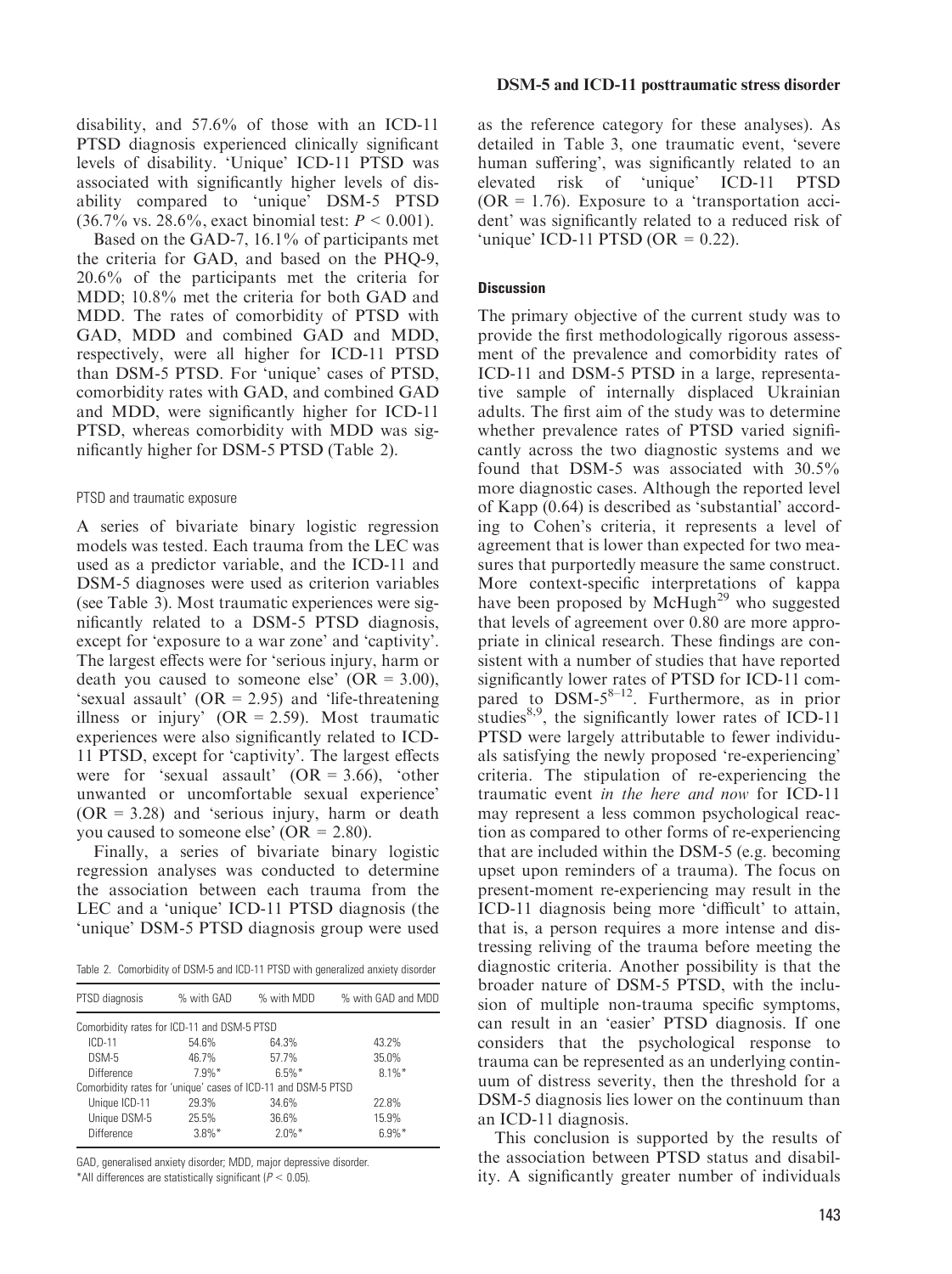# Shevlin et al.

|  | Table 3. Association between trauma exposure and probable DSM-5 and ICD-11 PTSD |  |  |  |  |  |  |  |  |  |
|--|---------------------------------------------------------------------------------|--|--|--|--|--|--|--|--|--|
|--|---------------------------------------------------------------------------------|--|--|--|--|--|--|--|--|--|

| Life event                                                                                                       | $N(\%)$ exposed | DSM-5 PTSD<br>OR (95% CI) | ICD-11 PTSD<br>OR (95% CI)      | Unique ICD-11 PTSD+<br>OR (95% CI) |
|------------------------------------------------------------------------------------------------------------------|-----------------|---------------------------|---------------------------------|------------------------------------|
| Natural disaster (e.g. flood, hurricane, tornado, earthquake)                                                    | 98 (4.5%)       | $2.06(1.36 - 3.11)^{*}$   | $1.59(1.01 - 2.50)^{*}$         | $0.72(0.25 - 2.06)$                |
| Fire or explosion                                                                                                | 637 (29.0%)     | $1.39(1.13 - 1.70)^{*}$   | $1.68(1.35 - 2.10)^{*}$         | $1.19(0.66 - 2.15)$                |
| Transportation accident (e.g. car accident, boat accident, train wreck, plane crash)                             | 204 (9.3%)      | $1.87(1.38 - 2.54)^{*}$   | $1.50(1.07 - 2.10)^*$           | $0.22(0.06 - 0.85)^*$              |
| Serious accident at work, home or during recreational activity                                                   | 286 (13.0%)     | $1.86(1.43 - 2.42)^*$     | $1.43(1.07-1.91)^{*}$           | $0.45(0.19 - 1.05)$                |
| Exposure to toxic substance (e.g. dangerous chemicals, radiation)                                                | 64 (2.9%)       | $1.82(1.09 - 3.06)^*$     | $1.21(0.67 - 2.18)$             | $0.49(0.11 - 2.08)$                |
| Physical assault (e.g. being attacked, hit, slapped, kicked, beaten up)                                          | 261 (11.9%)     | $2.38(1.82 - 3.12)^{*}$   | $2.04(1.53 - 2.73)^{*}$         | $0.60(0.26 - 1.38)$                |
| Assault with a weapon (e.g. being shot, stabbed, threatened with a knife, gun, bomb)                             | 272 (12.4%)     | $1.56(1.19 - 2.05)^*$     | $1.73(1.30 - 2.31)^{*}$         | $1.42(0.67 - 2.99)$                |
| Sexual assault (rape, attempted rape, made to perform any type of<br>sexual act through force or threat of harm) | 54 (2.5)        | $2.95(1.71 - 5.09)^*$     | $3.66$ (2.12-6.32) <sup>*</sup> | $1.78$ $9.43 - 7.31$               |
| Other unwanted or uncomfortable sexual experience                                                                | 49 (2.2%)       | $2.07(1.15 - 3.75)^*$     | $3.28(1.82 - 5.92)^*$           | $4.54(0.73 - 28.25)$               |
| Combat or exposure to a war zone (in the military or as a civilian)                                              | 1566 (71.3%)    | $0.97(0.79 - 1.20)$       | $1.28(1.01 - 1.63)^{*}$         | $1.36(0.76 - 2.43)$                |
| Captivity (e.g. being kidnapped, abducted, held hostage, prisoner of war)                                        | 43 (2.0%)       | $1.15(0.59 - 2.22)$       | $1.30(0.65 - 2.61)$             | $0.22(0.00 - 48.26)$               |
| Life-threatening illness or injury                                                                               | 353 (16.1%)     | $2.59(2.04 - 3.30)^*$     | $2.49(1.93 - 3.21)^*$           | $0.87(0.46 - 1.67)$                |
| Severe human suffering                                                                                           | 929 (42.3)      | $2.22$ (1.83-2.70)*       | $2.69$ (2.16-3.34)*             | $1.76(1.01 - 3.08)^*$              |
| Witnessed sudden violent death (e.g. homicide, suicide)                                                          | 147 (6.7%)      | $1.75(1.23 - 2.47)^*$     | $1.54(1.05 - 2.26)^{*}$         | $0.62(0.19 - 1.97)$                |
| Witnessed sudden accidental death                                                                                | $121(5.5\%)$    | $1.61(1.10 - 2.36)^*$     | $1.59(1.05 - 2.40)^{*}$         | $0.62(0.16 - 2.38)$                |
| Serious injury, harm or death you caused to someone else                                                         | 40 (1.8%)       | $3.00(1.60 - 5.62)^*$     | $2.80(1.46 - 5.38)^*$           | $1.19(0.33 - 4.32)$                |

OR (95% CI), Odds ratio with 95% confidence intervals.

 $*P < 0.05$ 

†Reference group in this case are the 'unique' DSM-5 PTSD cases.

who met diagnosis under ICD-11, compared to DSM-5, exhibited clinically meaningful levels of disability. The same pattern of results was also identified when unique cases of ICD-11 and DSM-5 PTSD were compared. Although a PTSD diagnosis according to both the DSM-5 and the ICD-11 identified a substantial number of people with high levels of impairment in daily functioning, it appears that the ICD-11 diagnosis, in particular, is sensitive at capturing individuals experiencing clinically significant levels of disability.

The study's second aim was to assess whether significant gender differences existed in PTSD prevalence for DSM-5 and ICD-11 PTSD. For the ICD-11 diagnosis, the rate for females was almost double that for males, and for DSM-5, the increase was approximately one-third. This is consistent with the plethora of research that has identified significant gender differences<sup>30</sup>, but the difference in prevalence based on the DSM-5 was smaller than the 2:1 ratio that has been reported in population-based studies $31$ .

Although PTSD prevalence was common amongst this sample of Ukrainian IDPs, irrespective of which diagnostic systems were selected, the level of diagnostic agreement between the two systems was quite low. Only 17.6% of IDPs were diagnosed with PTSD according to both the ICD-11 and DSM-5 diagnostic algorithms. A substantial number of IDPs qualified for a diagnosis of PTSD according to the DSM-5 but not the ICD-11  $(9.6\%)$ , while a smaller number qualified for a diagnosis of PTSD according to the ICD-11 but not the DSM-5 (3.5%). This demonstrates that there are a considerable number of trauma survivors who will only meet diagnostic status under one of the two available criteria. This circumstance has been highlighted as a challenge to the field of psychotraumatology as victims of trauma, and their caregivers, may be denied compensation and/or insurance coverage depending upon which diagnostic system is selected $32$ . Regrettably, this set of affairs is likely to persist into the near future and until there is an agreed-upon diagnostic model of PTSD.

The third aim of this study was to assess the degree of comorbidity for ICD-11 and DSM-5 PTSD with GAD, MDD and combined GAD and MDD. The ICD-11 proposals for a reduced symptom set related to 'core' PTSD symptoms were, in part, aimed at reducing the high levels of comorbidity that have been reported, particularly with other mood and anxiety disorders<sup>33</sup>. However, contrary to this proposition, significantly higher levels of comorbidity with GAD (7.9%), MDD  $(6.5\%)$  and combined GAD and MDD  $(8.1\%)$ were associated with ICD-11 PTSD, not DSM-5 PTSD. An interesting pattern of comorbidity emerged when unique ICD-11 and DSM-5 PTSD cases were compared. The unique ICD-11 PTSD cases were associated with higher comorbidity rates for GAD and combined GAD and MDD, whereas unique cases of DSM-5 PTSD were associated with higher comorbidity rates for MDD. These findings suggest that ICD-11 PTSD shares more in common with anxiety disorders, while DSM-5 shares more in common with depressive disorders. These findings are congruent with theoretical proposals<sup>4</sup> and prior empirical results<sup>7</sup>.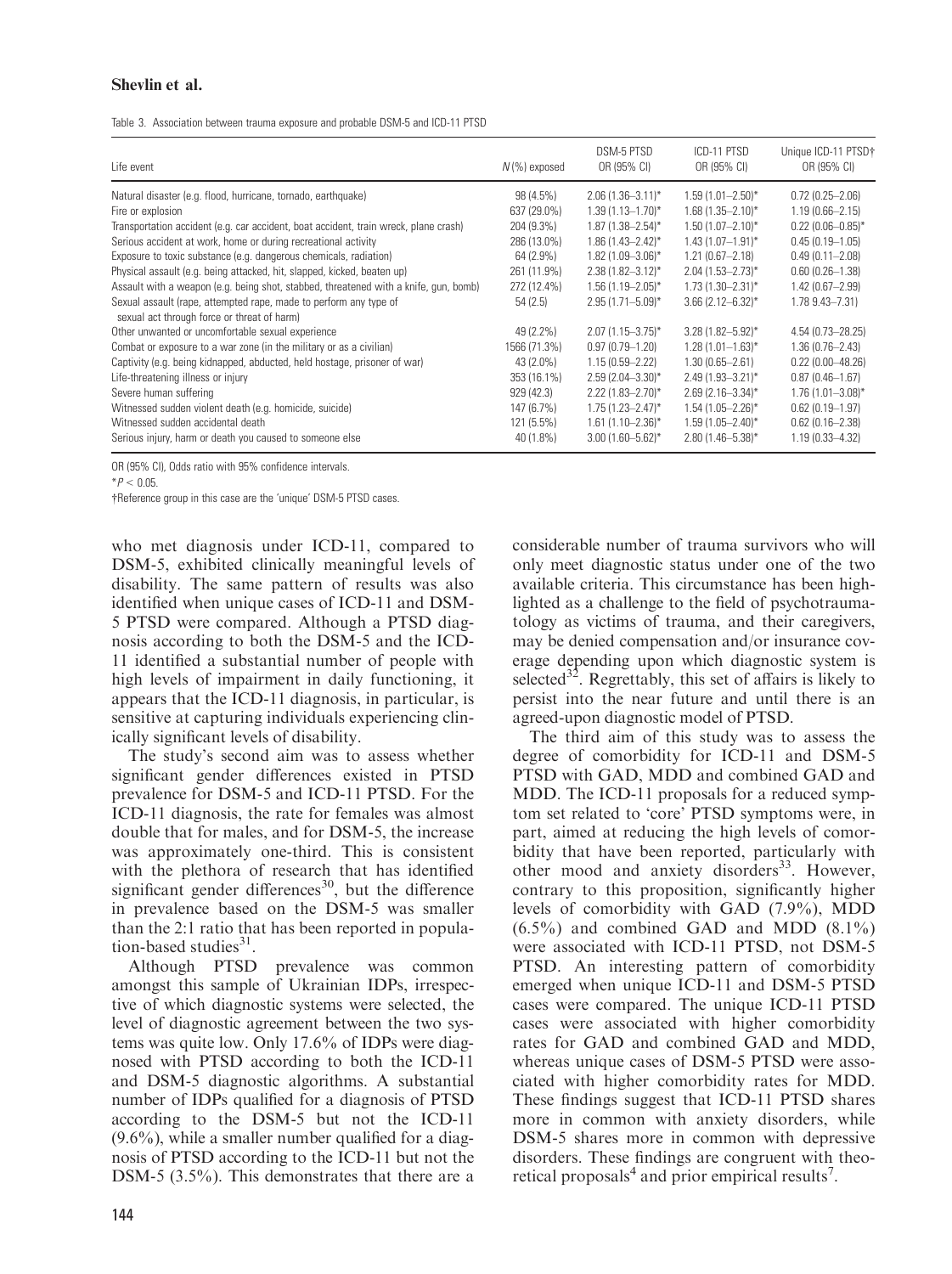The high levels of comorbidity, and the specific patterns of comorbidity, are difficult to interpret within a traditional categorical model of psychopathology where a focus on unique symptoms rather than trans-diagnostic symptoms should reduce comorbidity. However, these findings do make sense within a dimensional model of psychopathology. Recently, Kotov et al.<sup>33</sup> proposed the 'Hierarchical Taxonomy of Psychopathology' (HiTOP) model that is based on an abundance of empirical data indicating that psychiatric disorders cluster into meaningful superordinate latent factors (e.g. dimensions of 'Internalizing', 'Externalizing' and 'Thought Disorder')<sup>34–36</sup>. The HiTOP model considers diagnoses such as PTSD, GAD and MDD as 'syndromes' occurring under the 'Distress' factor; a subfactor subsumed by a superordinate 'Internalizing' psychopathology dimension. This hierarchical model assumes a causal system similar to the factor analytic or 'effect' indicator model<sup>37</sup> which posit downward causal effects. This means that increased levels of Internalizing psychopathology will increase the likelihood of higher levels of the 'Distress' subfactor which will consequently result in increased scores in all of its 'indicators' (i.e. syndromes) such PTSD, GAD and MDD. In other words, under the assumption of a dimensional model of psychopathology, high levels of comorbidity between PTSD, GAD and MDD are unavoidable given their shared relationship to an underlying latent variable (Internalizing). Furthermore, as in factor analytic models, when 'indicators' (e.g. PTSD) are measured with greater precision and less error (e.g. by focusing on 'core symptoms'), the observed covariation with other indicators (e.g. GAD, MDD) will inevitably increase. The objective of the revision to ICD-11 PTSD to reduce comorbidity with other 'Internalizing' disorders through a focus on core symptoms may therefore be unachievable given the assumptions associated with a categorical model of psychopathology.

There are two other factors that may help to explain the observed comorbidity rates. First, it is likely that exposure to traumatic stressors is an aetiological risk factor not just for PTSD, but also for many other psychiatric conditions including depression and anxiety. As the ICD-11 model of PTSD reflects a more 'specific' disorder than DSM-5 PTSD, it is important that clinicians screen for other conditions such as GAD and MDD amongst trauma-exposed persons when adopting the use of the ICD-11 model of PTSD. Secondly, the current findings suggest that ICD-11 PTSD also represents a more 'severe' psychiatric disorder than DSM-5 PTSD. Consequently, an increased

likelihood of diagnostic comorbidity associated with ICD-11 PTSD may be precisely what one should expect to observe.

The study's fourth objective sought to determine whether there are specific types of trauma that are differentially associated with ICD-11 and DSM-5 PTSD. When examining the relative relationships between each trauma type and risk of DSM-5 or ICD-11 PTSD, the traumatic events that were more strongly associated with ICD-11 PTSD included sexual assault, unwanted sexual contact, exposure to war and exposure to severe human suffering; traumatic events that are widely recognized as the most distressing/impairing<sup>38</sup>. Furthermore, exposure to severe human suffering was found to significantly increase the likelihood of having a 'unique' ICD-11 PTSD diagnosis compared to a 'unique' DSM-5 PTSD diagnosis, whereas exposure to a transportation accident was found to decrease the likelihood of having a 'unique' ICD-11 PTSD diagnosis. Here, again evidence was found to suggest that ICD-11 PTSD may be associated with increased scores on an underlying distress continuum.

Several limitations associated with the current study should be recognized. While the representative nature of the current sample is a key strength, the current findings may not generalize to IDP populations in culturally distinct contexts. The use of self-report measures to estimate prevalence and comorbidity rates may be considered suboptimal as compared to the use of diagnostic interviews. It is possible therefore that estimates of the prevalence and comorbidity may be somewhat overestimated. However, for the purposes of the current study where we sought to compare DSM-5 and ICD-11 prevalence, and their comorbidity with GAD and MDD, this limitation was constant across all analyses meaning that current results are interpretable. Finally, it was not possible to assess comorbidity rates with disorders reflecting the 'Externalizing' and 'Thought Disorder' dimensions of psychopathology. It is possible that differences in comorbidity rates for ICD-11 and DSM-5 could vary depending upon which disorders are selected. Future research should therefore seek to estimate comorbidity with disorders reflecting traditional Externalizing psychopathology (e.g. addiction) and Thought Disorder psychopathology (e.g. schizophrenia).

To conclude a fundamental goal of the ICD-11 is that diagnoses be cross-culturally relevant, particularly within low-resourced and/or humanitarian crisis situations. The current findings with Ukrainian IDPs provide initial evidence that the ICD-11 diagnosis of PTSD is meaningful in such a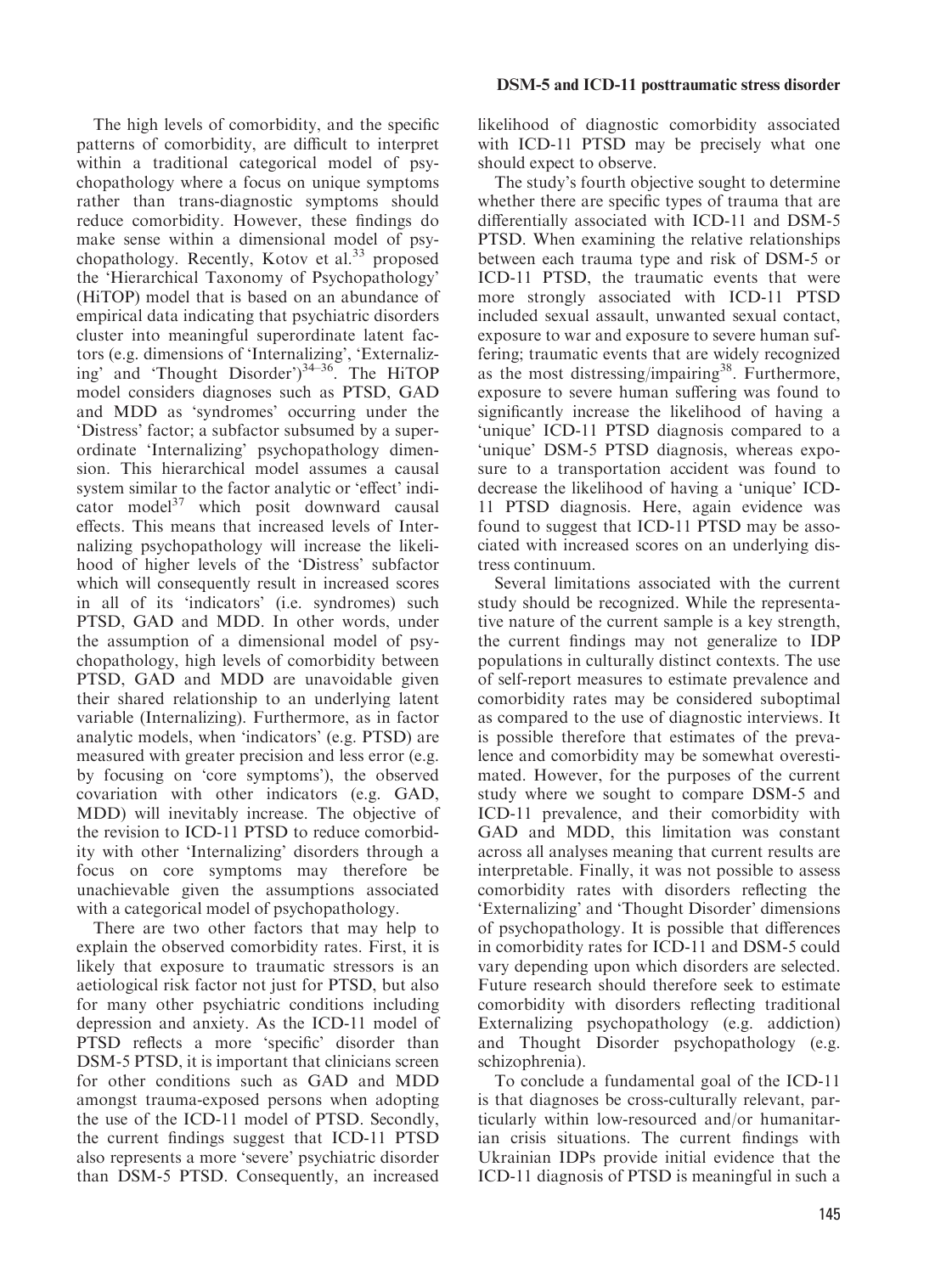#### Shevlin et al.

context. Our findings have important implications for clinicians working with IDPs. The ICD-11 diagnosis of PTSD is particularly helpful at detecting individuals experiencing higher levels of psychiatric distress and disability and therefore those in the greatest need of clinical intervention. The ICD-11 model may therefore be considered optimal in humanitarian contexts where clinical resources are limited. However, clinicians should also be aware that the ICD-11 criteria will likely yield fewer diagnostic cases of PTSD compared to the DSM-5 criteria and should therefore screen for other psychiatric disorders that are common posttrauma.

#### **References**

- 1. UNHCR. Global Trends Forced Displacement in 2016 [Available from:<http://www.unhcr.org/globaltrends2016/>]
- 2. World Bank Group, WHO, editors. Report of Proceedings of Event "Out of the Shadows: Making Mental Health a Global Development Priority." 2016; Washington, DC: World Bank Group.
- 3. American Psychiatric Association. Diagnostic and statistical manual of mental disorders, 5th ed. Washington DC: American Psychiatric Association; 2013.
- 4. Maercker A, Brewin CR, Bryant RA et al. Diagnosis and classification of disorders specifically associated with stress: proposals for ICD-11. World Psychiatry 2013;12:198–206.
- 5. Fazel M, Wheeler J, Danesh J. Prevalence of serious mental disorder in 7000 refugees resettled in western countries: a systematic review. Lancet 2005;365:1309–1314.
- 6. Galatzer-Levy IR, Bryant RA. 636,120 ways to have posttraumatic stress disorder. Perspect Psychol Sci 2013;8:651– 662.
- 7. O'Donnell ML, Alkemade N, Nickerson A et al. Impact of the diagnostic changes to post-traumatic stress disorder for DSM-5 and the proposed changes to ICD-11. Br J Psychiatry 2014;205:230–235.
- 8. Hafstad GS, Thoresen S, Wentzel-Larsen T, Maercker A, Dyb G. PTSD or not PTSD? Comparing the proposed ICD-11 and the DSM-5 PTSD criteria among young survivors of the 2011 Norway attacks and their parents. Psychol Med 2017;47:1283–1291.
- 9. Hyland P, Shevlin M, McNally S, Murphy J, Hansen M, Elklit A. Exploring differences between the ICD-11 and DSM-5 models of PTSD: does it matter which model is used? J Anxiety Disord 2016;37:48–53.
- 10. Wisco BE, Miller MW, Wolf EJ et al. The impact of proposed changes to ICD-11 on estimates of PTSD prevalence and comorbidity. Psychiatry Res 2016;240:226–233.
- 11. Hansen M, Hyland P, Armour C, Elklit A, Shevlin M. Less is more? Assessing the validity of the ICD-11 model of PTSD across multiple trauma samples. Eur J Psychotraumatol 2015;6:28766.
- 12. HYLAND P, SHEVLIN M, BREWIN CR et al. Validation of posttraumatic stress disorder (PTSD) and complex PTSD using the International Trauma Questionnaire. Acta Psychiatrica Scandinavica 2017;136:313–322.
- 13. STEIN DJ, McLAUGHLIN KA, KOENEN KC et al. DSM-5 and ICD-11 definitions of posttraumatic stress disorder: investigating "narrow" and "broad" approaches. Depress Anxiety 2014;31:494–505.
- 14. CLOITRE M, ROBERTS NP, BISSON JI, BREWIN CR. The International Trauma Questionnaire (ITQ). Unpublished Measure.
- 15. Karatzias T, Shevlin M, Fyvie C et al. An initial psychometric assessment of an ICD-11 based measure of PTSD and complex PTSD (ICD-TQ): evidence of construct validity. J Anxiety Disord 2016;44:73–79.
- 16. Murphy S, Elklit A, Dokkedahl S, Shevlin M. Testing the validity of the proposed ICD-11 PTSD and complex PTSD criteria using a sample from Northern Uganda. Eur J Psychotraumatol 2015;7:32678.
- 17. Roberts B, Makhashvili N, Javakhishvili J et al. Mental health care utilisation among internally displaced persons in Ukraine: results from a nation-wide survey. Epidemiol Psychiatr Sci 2017;1–12. [Epub ahead of print]. [https://](https://doi.org/10.1017/S2045796017000385) [doi.org/10.1017/S2045796017000385](https://doi.org/10.1017/S2045796017000385)
- 18. Fisher RH, Ick T, Grasso M, Vaudrey J, McFarland W. Resource Guide: Time Location Sampling (TLS). San Francisco: San Francisco Department of Public Health; 2007.
- 19. Deng F. Guiding principles on internal displacement. New York: United Nations; 1998.
- 20. Weathers FW, Blake DD, Schnurr PP, Kaloupek DG, Marx BP, Keane TM. The PTSD Checklist for DSM-5 (PCL-5). Instrument available from the National Center for PTSD at [www.ptsd.va.gov](http://www.ptsd.va.gov)
- 21. Bovin MJ, Marx BP, Weathers FW et al. Psychometric properties of the PTSD checklist for diagnostic and statistical manual of mental disorders-fifth edition (PCL-5) in veterans. Psychol Assess 2016;28:1379–1391.
- 22. Weathers FW, Blake DD, Schnurr PP, Kaloupek DG, Marx BP, Keane TM. The Life Events Checklist for DSM-5 (LEC-5), 2013. Instrument available from the National Center for PTSD at [www.ptsd.va.gov](http://www.ptsd.va.gov)
- 23. Spitzer RL, Kroenke K, Williams JB, Lowe B. A brief measure for assessing generalized anxiety disorder: the GAD-7. Arch Intern Med 2006;166:1092–1097.
- 24. Kroenke K, Spitzer RL, Williams JB, Lowe B. The patient health questionnaire somatic, anxiety, and depressive symptom scales: a systematic review. Gen Hosp Psychiatry 2010;32:345–359.
- 25. Kroenke K, Spitzer RL, Williams JBW. The PHQ-9: validity of a brief depression severity measure. J Gen Intern Med 2001;16:606–613.
- 26. World Health Organization. World Health Organization Disability Assessment Schedule II, 2001. Available at: [www.who.int/icidh/whodas/](http://www.who.int/icidh/whodas/). Accessed on: 27 April, 2017.
- 27. Andrews G, Kemp A, Sunderland M, Von Korff M, Ustun TB. Normative data for the 12 item WHO disability assessment schedule 2.0. PLoS ONE 2009;4:e8343.
- 28. Van Ommeren M, Sharma B, Thapa S et al. Preparing instruments for transcultural research: use of the translation monitoring form with Nepali-speaking Bhutanese refugees. Transcultural Psychiatr 1999;36:285–301.
- 29. McHugh ML. Interrater reliability: the kappa statistic. Biochemia Med 2012;22:276–282.
- 30. TOLIN DF, FOA EB. Sex differences in trauma and posttraumatic stress disorder: a quantitative review of 25 years of research. Psychol Bull 2006;132:959–992.
- 31. Kessler RC, Berglund P, Delmer O, Jin R, Merikangas KR, Walters EE. Lifetime prevalence and age-of-onset distributions of DSM-IV disorders in the National Comorbidity Survey Replication. Arch Gen Psychiatry 2005;62:593– 602.
- 32. Bisson JI. What happened to harmonization of the PTSD diagnosis? The divergence of ICD11 and DSM5. Epidemiol Psychiatr Sci 2013;22:205–207.